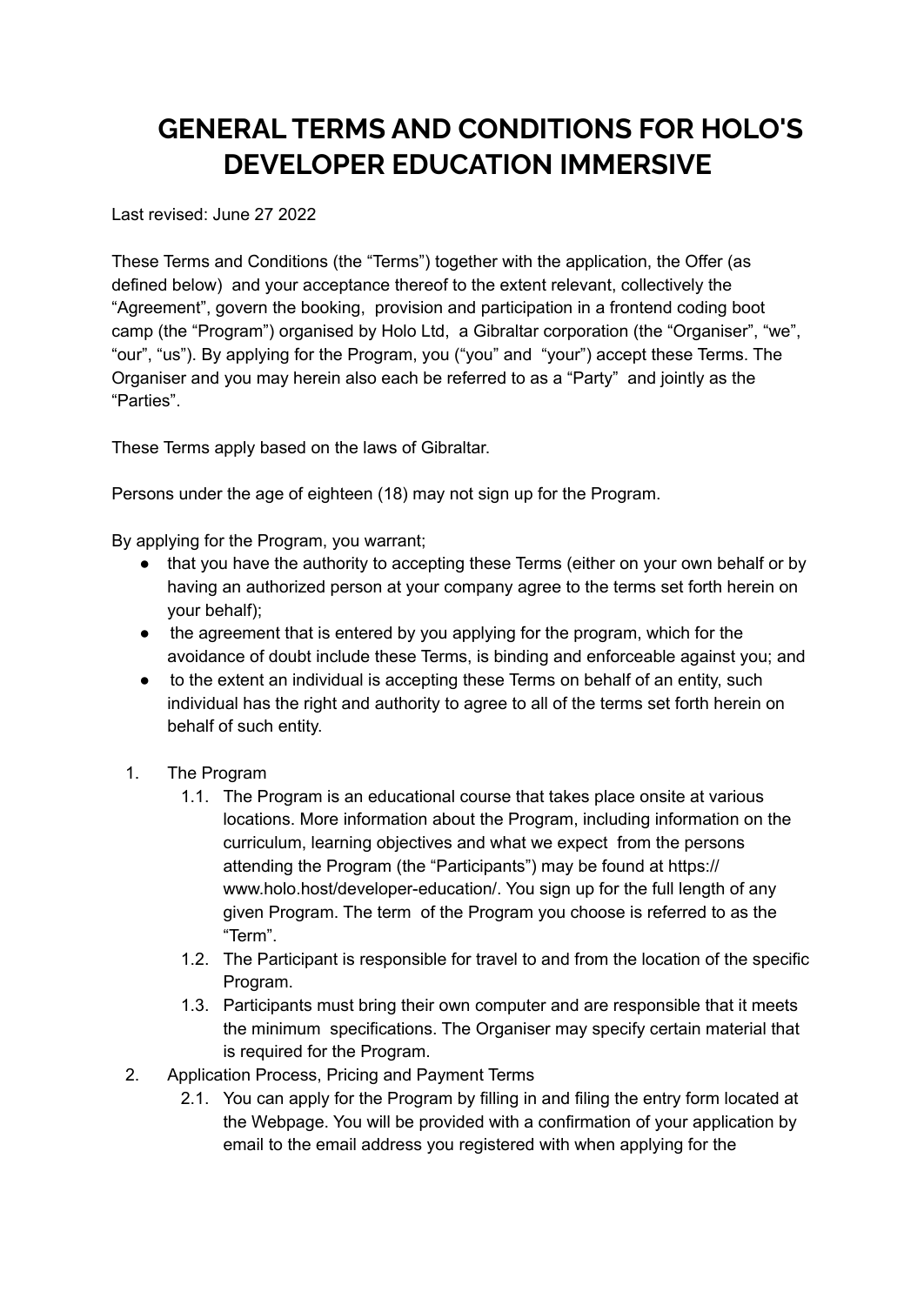Program, which will be used for all further email correspondence with you unless you have notified a new email address to us.

- 2.2. The Organiser will inform you by email whether you have been accepted to the Program or not. If you have been accepted to the Program, you will be presented with an offer to enroll in the Program that applies for a period of seven (7) days from the email has been sent to you (the "Offer"). The Offer will also include the requirements that the Participant needs to comply with to be granted a certificate by the Organiser after completing the Program.
- 2.3. If you decide to accept the Offer, following your acceptance of the Offer, an invoice will be sent to you by email. For the avoidance of doubt, acceptance of the Offer is a binding contract.
- 2.4. Pricing details for the Program are specified on the Webpage, and the price in question will also be set out on the invoice.
- 2.5. The payment term is ten (10) calendar days from the date of invoice.
- 2.6. Provided you have paid the applicable program fee (the "Program Fee"), you will receive an enrollment letter confirming Participant's right to participate in the Program.
- 2.7. Upon receipt of the confirmation, you shall ensure that the information contained in such enrollment letter is correct. If you find that any information therein is incorrect, you need to inform us immediately by deveducation@holo.host so that a correct enrollment confirmation may be issued.
- 2.8. The right to participate in the Program is tied to the registered Participant and may not without prior written consent of the Organiser be passed onto someone else.
- 3. Changes, Cancellation, Policy and Refunds
	- 3.1. The Organiser reserves the right to change instructors, speakers, coaches and materials for the Program. The Organiser also reserves the right to make changes to the program syllabus. These changes are made to ensure that the Program is in line with what the Organiser considers to be the current technical developments and to the extent an instructor, speaker or coach is unable to attend, e.g. due to illness.
	- 3.2. Organiser reserves the right to change the location of physical meetings until ten (10) days before the Program. The Organiser will strive to find a location as close to the original location as possible. We will notify you by email if we change the location and/or the time for the meeting.
	- 3.3. The Organiser has the right to cancel or reschedule the Program due to low enrollment or shortage of instructors, speakers and/or coaches until twenty (20) days before the start date of the Program. The Organiser shall also be entitled to cancel the Program if an instructor, speaker and/or coach is unable to attend the Program, and the Organiser cannot remedy this with commercially reasonable efforts, including but not limited to finding a suitable substitute, and such person is essential for the Program. If a Program is canceled, Participants will be notified by email.
	- 3.4. Should a Program be canceled or any material changes that completely changes the learning outcomes, duration, scope or objectives for the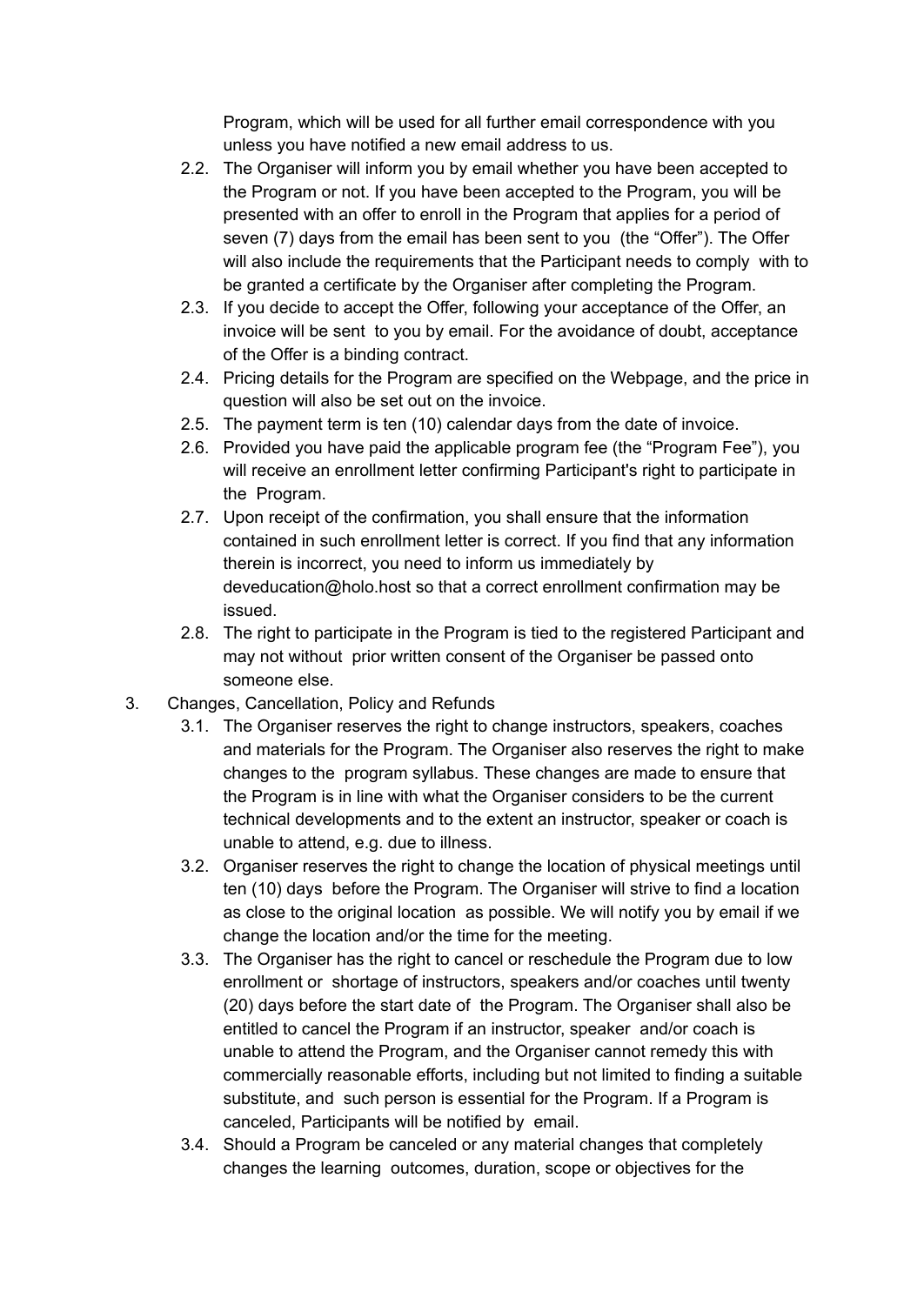program entitle you to terminate the Agreement, you are entitled to a pro rata refund for the Program Fee related to the remainder of the Term.

- 3.5. If a Participant has signed up for the Program in the capacity of a private person directly from the Organiser, you shall be entitled to cancel your acceptance of the Offer within fourteen (14) calendar days after your acceptance and be fully refunded.
- 4. Changes, Cancellations or Withdrawals due to Covid19
	- 4.1. Participants who cancel in advance due to a positive Covid19 test result or who withdraw during the Program due to a positive Covid19 test will be eligible for a prorated credit for a future program, based on how long they attended the Program. No travel expenses will be credited or paid by the Organiser. The Organiser recommends Travel Insurance and understands that Covid19 may not be covered by many insurers at this time.
	- 4.2. The Organiser may require a Participant to take a Covid19 Antigen test at any time during the Program. Such tests will be provided by the Organiser.
	- 4.3. Participants will be required to withdraw from the Program and leave the location of the Program in case of a positive Covid test.
- 5. Withdrawals or Absences
	- 5.1. Should a Participant not arrive at the Program location, at the start of the Program or be absent from the Program during any portion of the Program due to accident, sickness or any other voluntary or involuntary reason, the Participant may be removed from the Program at the option of the Organisers.
	- 5.2. Participants may be removed from the Program by the Organisers at any time if they are deemed to be disruptive or a risk to the safety of the other Participants, themselves or the Instructors or Staff of the Program, or if the Participant breaks the terms and conditions of the program or the Code of Conduct.
	- 5.3. A Participant who withdraws or is removed is not eligible for refunds except where otherwise described in Section 4.
- 6. Disclaimers and limitations of liability
	- 6.1. The Program and the materials provided by the Organiser, are, to the extent permitted under applicable law, provided "as is" without warranty of any kind, either expressed, or implied, including, but not limited to, all warranties of fitness for a particular purpose or non infringement of third parties' rights.
	- 6.2. The Organiser is keen to provide the Participants with the best possible Program. However, the Organiser does not warrant any particular result from the Participant attending the Program, including but not limited to the Participant finding a job. In order for the Participant to reach the learning objectives, it is imperative that they participate actively during the Program. The Participant accepts the responsibility for the Participant's own training and learning.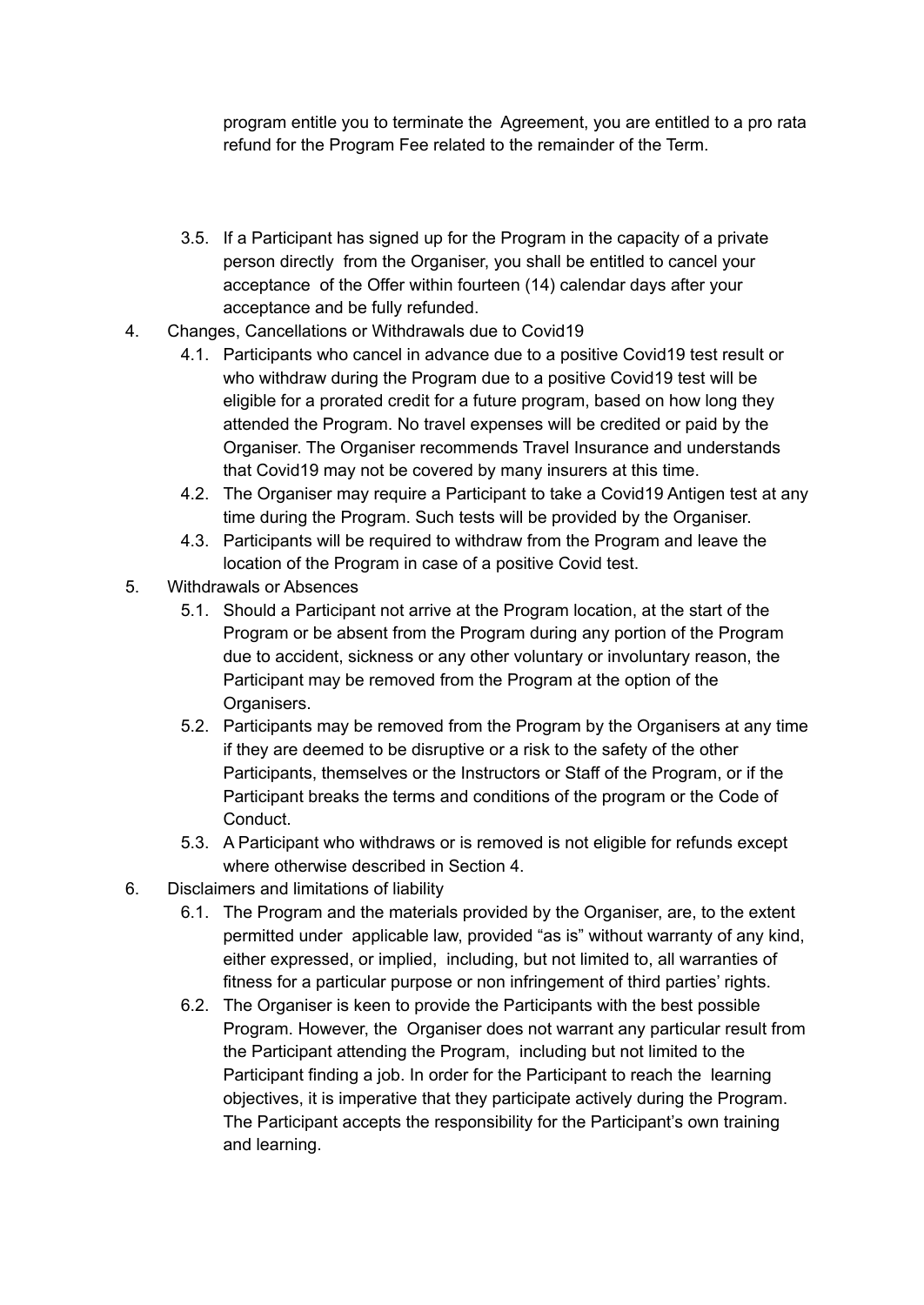- 6.3. To the extent permitted under applicable law, the Organiser's liability shall be restricted to direct damages and under no circumstances shall the Organiser or any of its employees, affiliates, directors, or contractors and such be liable to you or any other person or entity for any indirect, special, incidental, punitive or consequential damages of any character, including without limitation, damages for loss of goodwill, interruption of work, loss of data, loss of productivity or contract, or any other commercial damages or losses.
- 6.4. This disclaimer is applicable to any damage or injury resulting from the negligence or an omission of the Organiser. The Organiser is not liable for criminal, non-contractual, or negligent actions or omissions of third parties that affect the Program.
- 6.5. In no event shall the Organiser be liable for any damages in excess of the amount you have paid to the Organiser for the Program.
- 7. Intellectual property
	- 7.1. All material, including without limitation any written material, information, live webinars, notes and videos at the Organiser's website and program materials that are provided to the Participant by email, by a learning management system, through the Webpage or physically in connection with or during the Program is the property of the Organiser or its licensors.
	- 7.2. The use of the program materials is restricted to the Participant's individual training and attendance during the Program, unless such materials are openly licensed. The participant may not copy, share, modify, transmit, distribute, or in any other way, exploit the program materials provided by the Organiser, instructors, speakers or coaches except as these are openly licensed for such use. The Participant shall not permit anyone else to copy, use, modify, transmit, distribute, or in any way, exploit the program materials unless those materials are communicated as openly-licensed.
	- 7.3. Material that is created by the Participant during the Program shall be owned and licensable by the Participant, as per how any tools, frameworks or other dependent licenses require.
	- 7.4. The Organiser is granted a non-exclusive and non-transferable right to use the material created by the Participant for demonstration and marketing purposes.
- 8. Privacy
	- 8.1. The Organiser is the data controller and shall ensure that your personal data is processed lawfully and in accordance with current data protection regulations. More information on how the Participant's personal data is processed can be found in the Privacy Policy at https://holo.host. For that reason, by applying for the Program, you also accept and agree to Privacy Policy.
- 9. Force majeure
	- 9.1. Neither Party shall be responsible to the other Party for any failure or delay in performing any of its obligations under the Agreement or for other non-performance hereof if such delay or non-performance is caused by strike, fire, flood, riot, civil commotion, act or ordinance of any governmental or local authority, terrorism, or by any other cause of extraordinary character